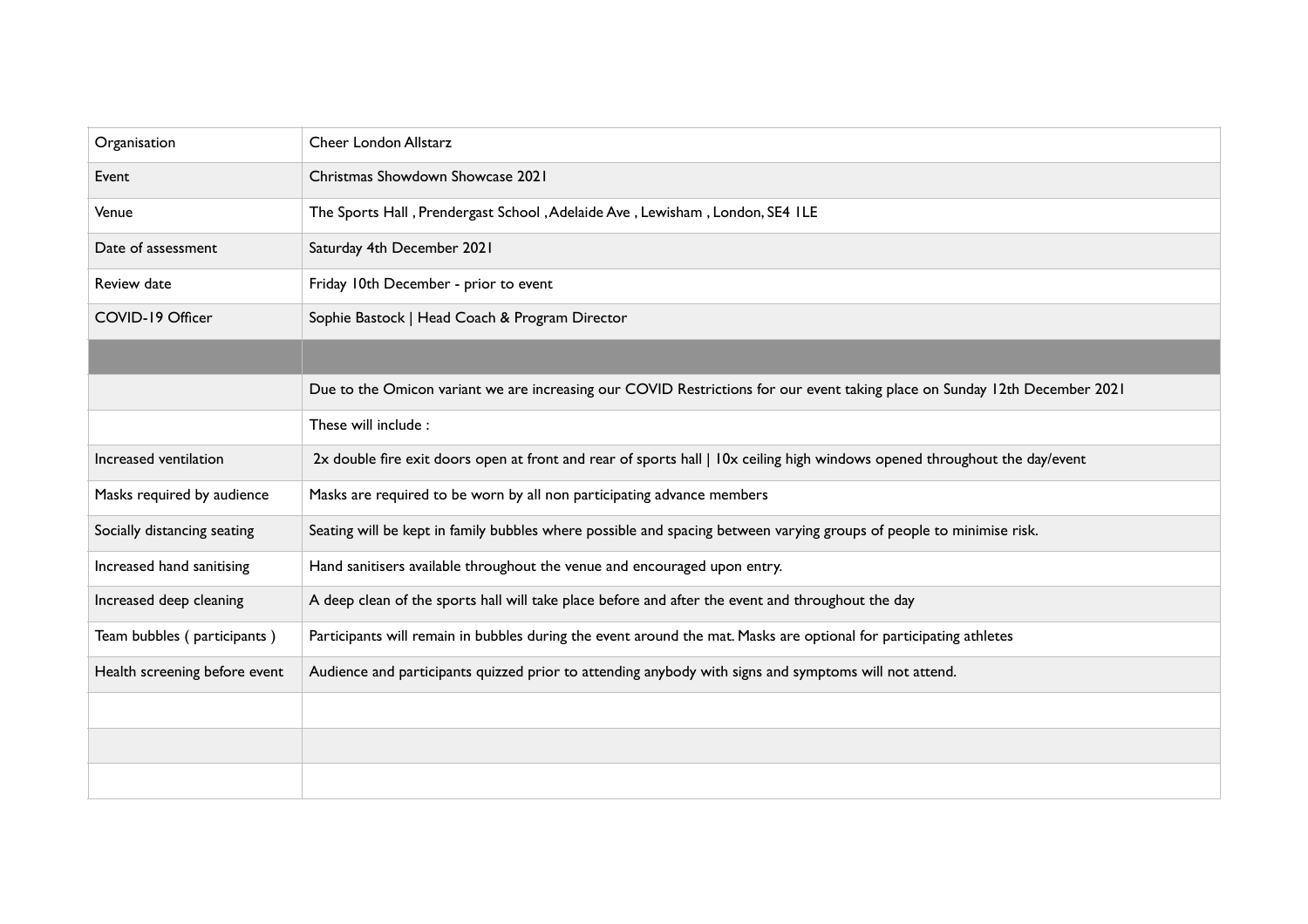| What are the hazards?               | Who might be harmed and<br>how?                                                                                                                                                                    | <b>Control measures</b><br>(what we plan to do)                                                                                                                                                                                                                                                                                                                                                                                                                                                                | <b>Compliance and monitoring</b>                                                                                           | <b>Contingency plans/actions</b><br>in event of non compliance                                                                                                 |
|-------------------------------------|----------------------------------------------------------------------------------------------------------------------------------------------------------------------------------------------------|----------------------------------------------------------------------------------------------------------------------------------------------------------------------------------------------------------------------------------------------------------------------------------------------------------------------------------------------------------------------------------------------------------------------------------------------------------------------------------------------------------------|----------------------------------------------------------------------------------------------------------------------------|----------------------------------------------------------------------------------------------------------------------------------------------------------------|
| <b>Crowd/Audience</b><br>management | All the identified hazards<br>cover: Members of the<br>public/audience members,<br>CLA Staff, volunteers,<br>employees and athletes<br>And the harm throughout<br>is: COVID-19 Viral<br>infection. | <b>CLA Staff and volunteers to</b><br>be included in maximum<br>capacity calculations<br>250 seated (distanced)<br>50 additional seating<br>20 staff<br>120 Participants<br>Venue capacity to be<br>adhered to at all times.<br>Social distancing between<br>family bubbles<br>Social distancing between<br>spectators<br>All ticketed entry only<br>(purchased in advance)<br>Adequate door open times<br>with outdoor only queuing<br>to prevent indoor gathering<br>of people/ prevent crowds<br>or surges. | Head count system to be in<br>place to ensure numbers<br>attending do not exceed<br>capacity: Carried out by<br>CLA Staff. | Tickets must be purchased<br>in advance prior to<br>attending the event.<br>All athletes/particiapants<br>arrive a minimum of 1 hour<br>before crowd/audience. |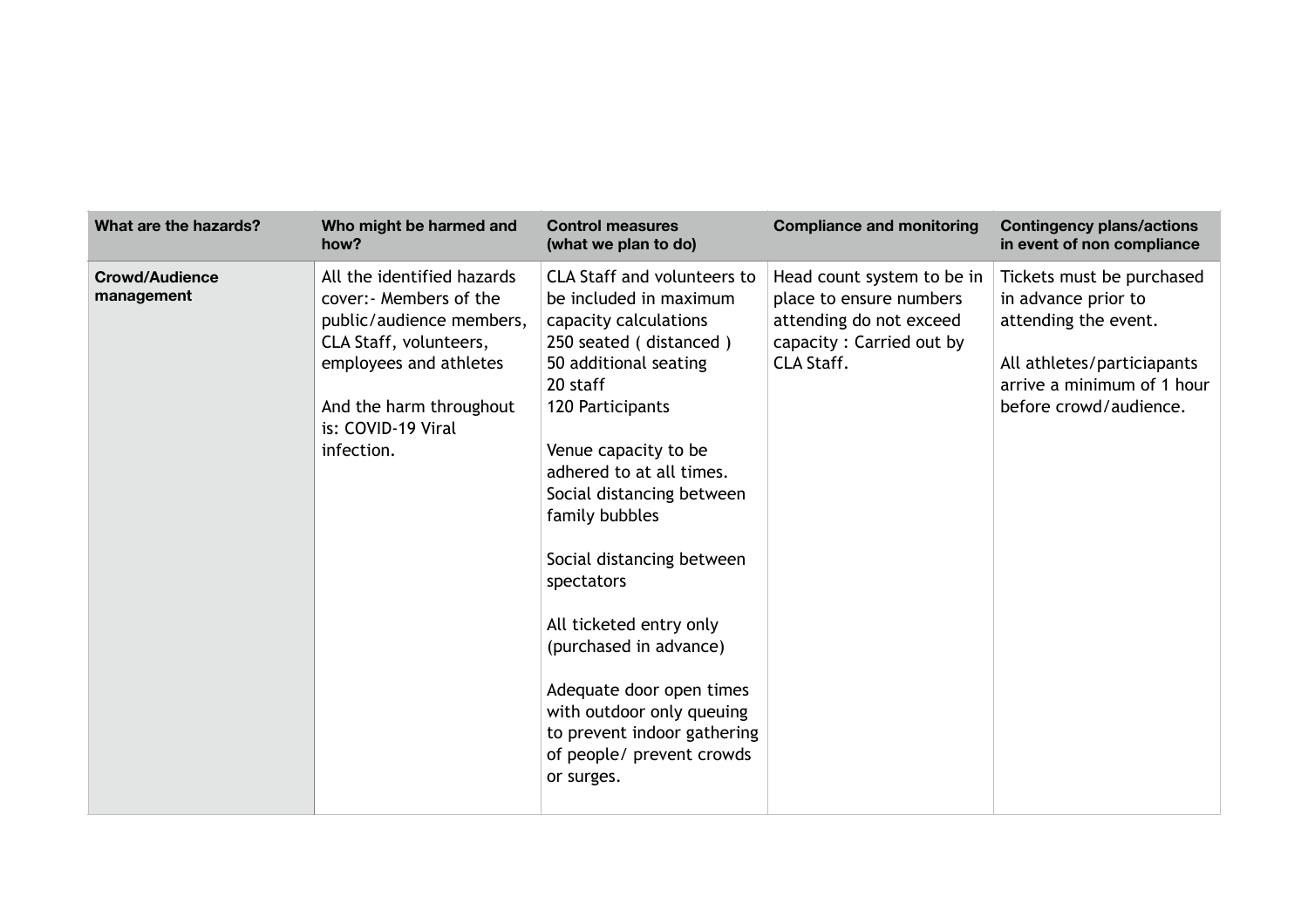| What are the hazards? | Who might be harmed and<br>how?                                                                 | <b>Control measures</b><br>(what we plan to do)                                                                                                                                                                                                                                                                                                                                                                                                                           | <b>Compliance and monitoring</b>                                                                                                                    | <b>Contingency plans/actions</b><br>in event of non compliance |
|-----------------------|-------------------------------------------------------------------------------------------------|---------------------------------------------------------------------------------------------------------------------------------------------------------------------------------------------------------------------------------------------------------------------------------------------------------------------------------------------------------------------------------------------------------------------------------------------------------------------------|-----------------------------------------------------------------------------------------------------------------------------------------------------|----------------------------------------------------------------|
| Social distancing     | Members of the public/<br>audience members, CLA<br>Staff, volunteers,<br>employees and athletes | Enable all present to<br>adhere to social distancing<br>- floor marking, posters<br>including in toilets,<br>refreshment areas or other<br>pinch points.<br>Stagger access and egress<br>in to and out of the venue.<br>One way systems<br>(entry and exit)<br>social distancing to be<br>maintained within any<br>queue including sideways<br>queuing<br>Social distancing to be<br>maintained around stalls<br>Socially distanced seating<br>limiting to family bubbles | Social distancing to be<br>monitored by CLA Staff<br>throughout.<br>Socially distancing will be<br>enforced by<br>announcements over the<br>tannoy. | Reminders throughout the<br>event.                             |
| <b>Ventilation</b>    | Members of the public/<br>audience members, CLA<br>Staff, volunteers,<br>employees and athletes | Ensure the hall is continued to<br>be well ventilated with<br>constant natural air flow.<br>Both doors open<br>All windows open<br>Generating constant air flow.                                                                                                                                                                                                                                                                                                          | <b>CLA Staff to ensure</b><br>ventilation is sufficient<br>throughout the day                                                                       | Reminders throughout the<br>event.                             |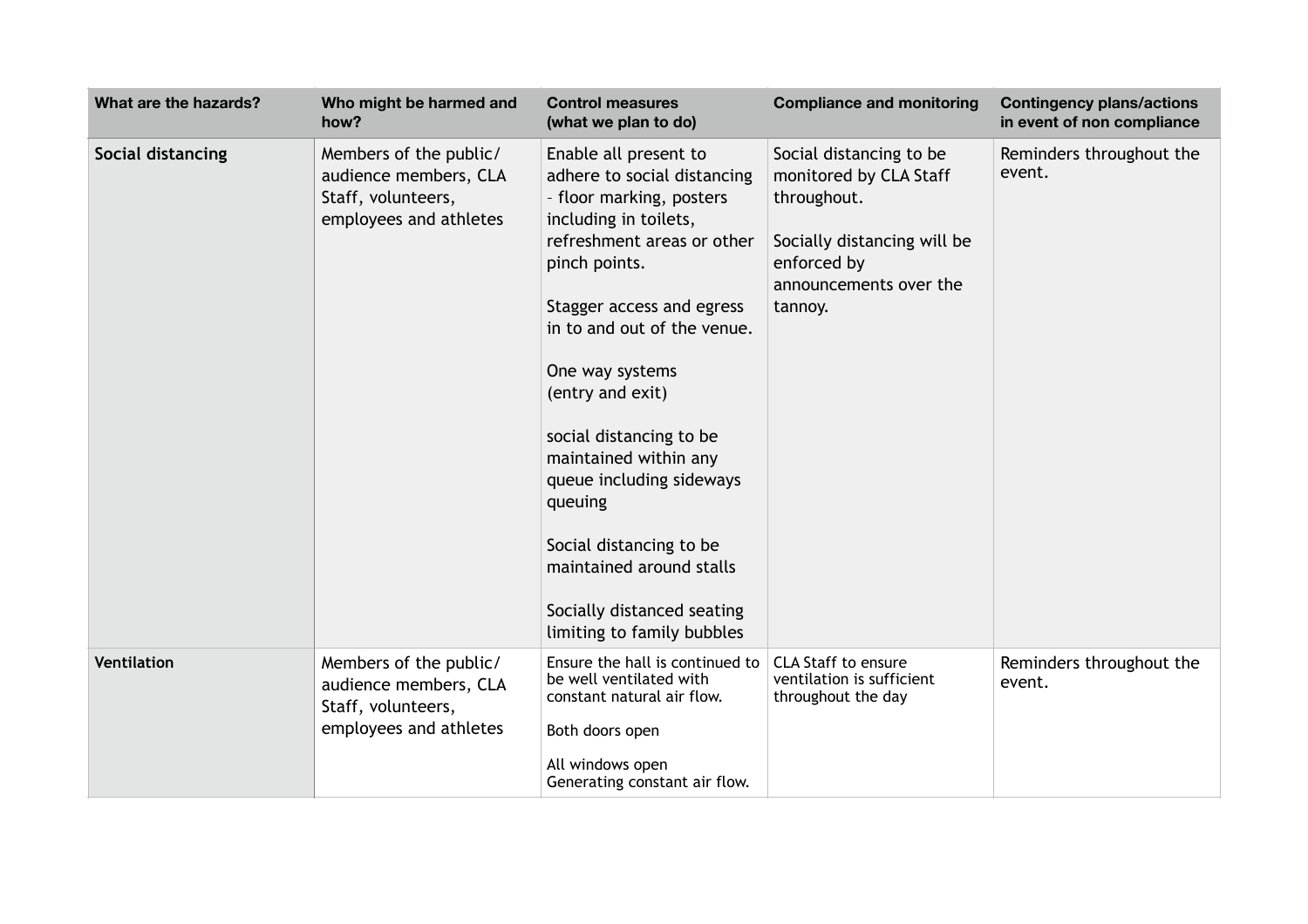| What are the hazards?        | Who might be harmed and<br>how?                                                                 | <b>Control measures</b><br>(what we plan to do)                                                                                                                                                                                                                                                                                                                                                                                                                                                                                                                                                                                                                                                                                                             | <b>Compliance and monitoring</b>                                                                                                            | <b>Contingency plans/actions</b><br>in event of non compliance                                      |
|------------------------------|-------------------------------------------------------------------------------------------------|-------------------------------------------------------------------------------------------------------------------------------------------------------------------------------------------------------------------------------------------------------------------------------------------------------------------------------------------------------------------------------------------------------------------------------------------------------------------------------------------------------------------------------------------------------------------------------------------------------------------------------------------------------------------------------------------------------------------------------------------------------------|---------------------------------------------------------------------------------------------------------------------------------------------|-----------------------------------------------------------------------------------------------------|
| Welfare, Hygiene and toilets | Members of the public/<br>audience members, CLA<br>Staff, volunteers,<br>employees and athletes | Quarantine areas close<br>to medical/first aid<br>locations to hold those<br>who become ill.<br><b>CLA Staff and event</b><br>organisers to have access<br>to hand washing<br>facilities or hand<br>sanitiser/wipes to allow<br>for continual hand<br>hygiene throughout the<br>event Increase cleaning<br>of door handles and<br>facilities including high<br>contact points such as<br>door handles Hygiene<br>stations at all access and<br>egress points - hand<br>sanitiser or wipes<br>Adequate toilet provision<br>and regular cleaning.<br>Regular cleaning of any<br>tables etc at<br>refreshment points.<br>Provision of individual<br>condiments and tables to<br>be cleaned between<br>customers.<br>Frequent washing or<br>sanitising of hands | CLA Staff to clean throughout<br>the day and to enforce this<br>with stall holders.<br>Cleaning products available<br>thorough-out the day. | Reminders printed out to<br>remind all staff and<br>volunteers to continue to<br>clean and sanitise |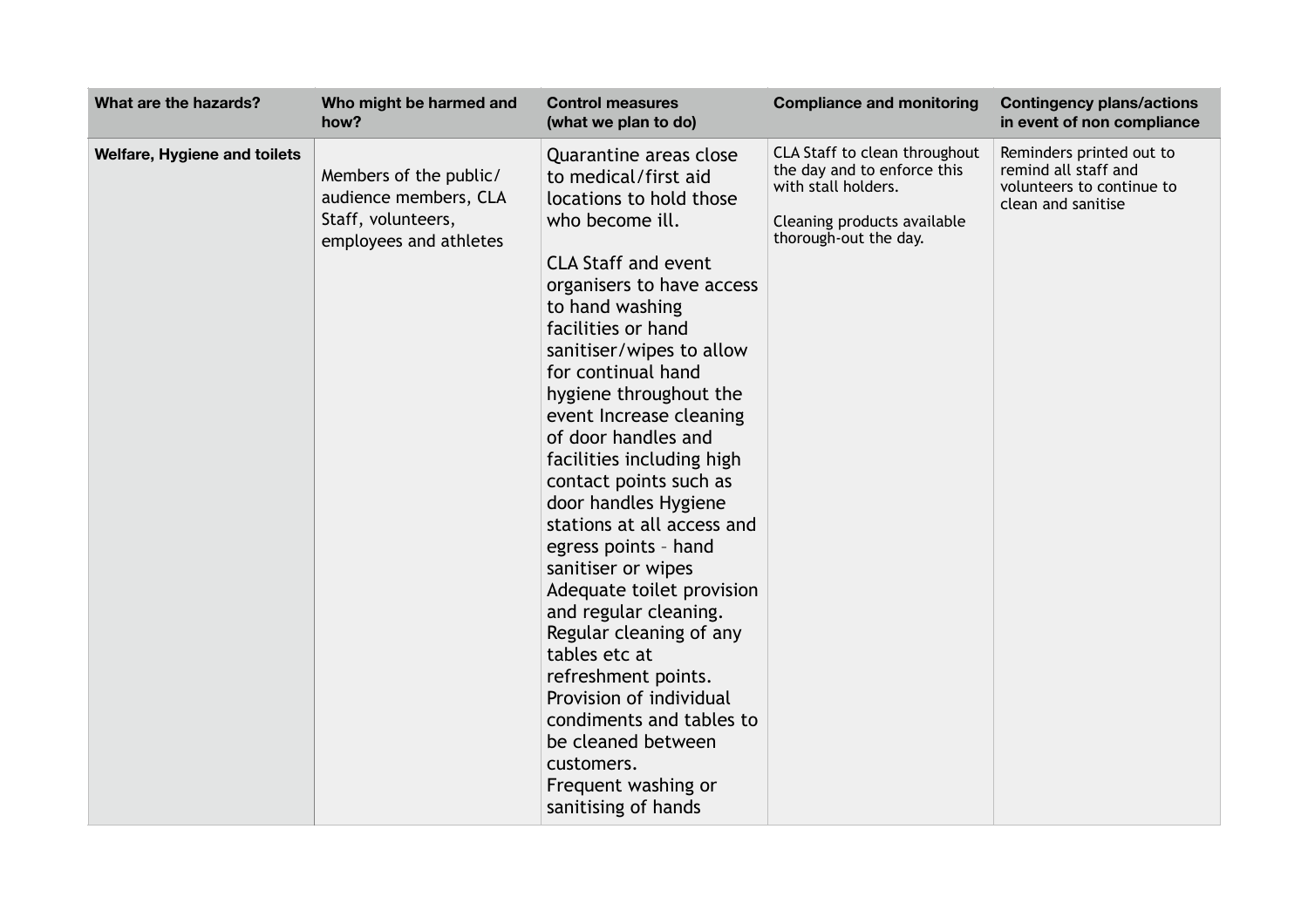| What are the hazards?                                       | Who might be harmed and<br>how?                                                                 | <b>Control measures</b><br>(what we plan to do)                                                                                                                                                                                                                                                                                                | <b>Compliance and monitoring</b>                                                                | <b>Contingency plans/actions</b><br>in event of non compliance |
|-------------------------------------------------------------|-------------------------------------------------------------------------------------------------|------------------------------------------------------------------------------------------------------------------------------------------------------------------------------------------------------------------------------------------------------------------------------------------------------------------------------------------------|-------------------------------------------------------------------------------------------------|----------------------------------------------------------------|
| <b>Provision of PPE</b><br><b>Wearing of face coverings</b> | Members of the public/<br>audience members, CLA<br>Staff, volunteers,<br>employees and athletes | Where 2m distancing<br>cannot be maintained or<br>controlled you must<br>assess PPE provision for<br>staff It is a requirement<br>to wear face coverings in<br>certain indoor<br>environments (with<br>certain exceptions).<br>Where required - We will<br>provide signage<br>requesting that face<br>coverings are worn                       | CLA Staff to monitor and<br>remind spectators to use face<br>coverings throughout the<br>event. | Signage reminding available.                                   |
| Accidents, security, fire and<br>other incidents.           | Members of the public/<br>audience members, CLA<br>Staff, volunteers,<br>employees and athletes | Planning of the event<br>should include social<br>distancing when<br>evacuating.<br>Where this is not<br>possible evacuate as<br>normal during an<br>emergency, social<br>distancing to reinstated<br>once clear of the<br>location and safely at<br>the must point.<br>None emergency first aid<br>to ring 111 All<br>emergencies to ring 999 |                                                                                                 |                                                                |